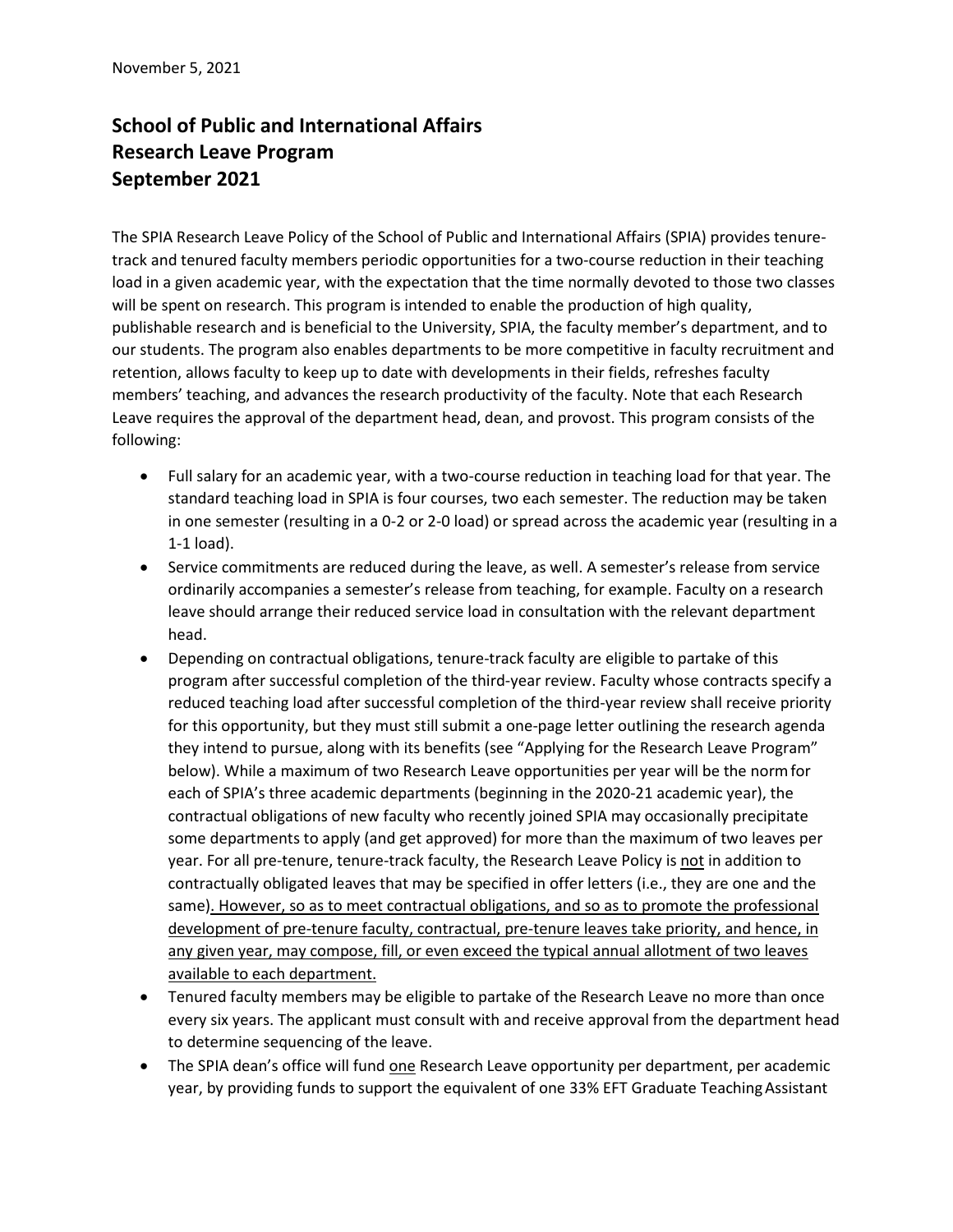(\$14,372 in 2019-20) for the academic year. Although the faculty member who receives this faculty development opportunity receives a two-course reduction, the expectation is that the resources provided by the dean's office will generate three replacement courses (which, as relevant, may be offered by more than one replacement instructor).<sup>1</sup> The replacement courses offered need not be the same ones released from the faculty member's teaching load. The remaining two courses in the faculty member's load will be determined by the department head, and the department head determines which courses are taught by the replacement instructor(s).

- Contingent on the department's own funding availability, the SPIA dean's office will allow a second Research Leave per department, per academic year, which will afford a release of two courses in one semester or one course released in the fall and one in the spring semester of the academic year. (Again, contractual obligations to pre-tenure faculty may necessitate that relevant departments, in consultation with the dean, make available multiple leaves in a given year). Ideally, the department would also cover the cost of a third course offering, so that a 33% ETF Graduate Teaching Assistant could be hired. Funding from dean's office may be available for departments that lack the full resources to provide for this third course.
- A grant of reduced teaching responsibility in one semester does not preclude course buyouts from external sources in the same academic year (refer to the SPIA Instructional EFT and Research EFT Buyout Policy [\(https://spia.uga.edu/wp](https://spia.uga.edu/wp-content/uploads/2021/08/Instructional-and-Research-Buyout-8-9-21-final.pdf)[content/uploads/2021/08/Instructional-and-Research-Buyout-8-9-21-final.pdf\)](https://spia.uga.edu/wp-content/uploads/2021/08/Instructional-and-Research-Buyout-8-9-21-final.pdf). Such course buyouts are at the standard school rate of 10 percent of the faculty member's academic year salary per course + cost of fringe benefits.
- The decision to award this Research Leave opportunity includes a determination that the twocourse reduction can be addressed by the department without adversely affecting its educational mission. Non-tenure-track faculty are not eligible to participate in this program.
- Participation in this program is not an entitlement; those who are chosen to participate will have articulated a sound plan for a productive use of the leave.

## Applying for the Research Leave Program

- $\circ$  a one-page letter to the department head that requests the leave, explains the nature of the leave and its importance to the faculty member's research (and teaching) program, and describes, as applicable, relevant funding or awards that enable the leave. The letter should be accompanied by:
	- a current cv.
	- a description of any external funding you are pursuing or plan to pursue (please include supporting documentation, e.g., award letters or confirmations of salary/stipend support from external sources).
- $\circ$  If the department head supports the leave request, as relevant, the head will work with the faculty member to complete UGA's Faculty Leave of Absence Request Forms A & B with all original signatures. Forms A & B are relevant, for example, when the leave involves substantial time away from UGA (e.g., to fulfill terms of a visiting fellowship).

<sup>&</sup>lt;sup>1</sup>The three-course replacement norm may be impractical for the Department of Public Administration and Policy due to costs of hiring replacement instructors qualified to teach graduate-level classes. Similarly, departments with large numbers of pre-tenure contractual leaves occurring in the same year may be unable to self-fund the third course of a three-course replacement. Depending on these types of constraints, a two-course replacement may be accepted by the dean.